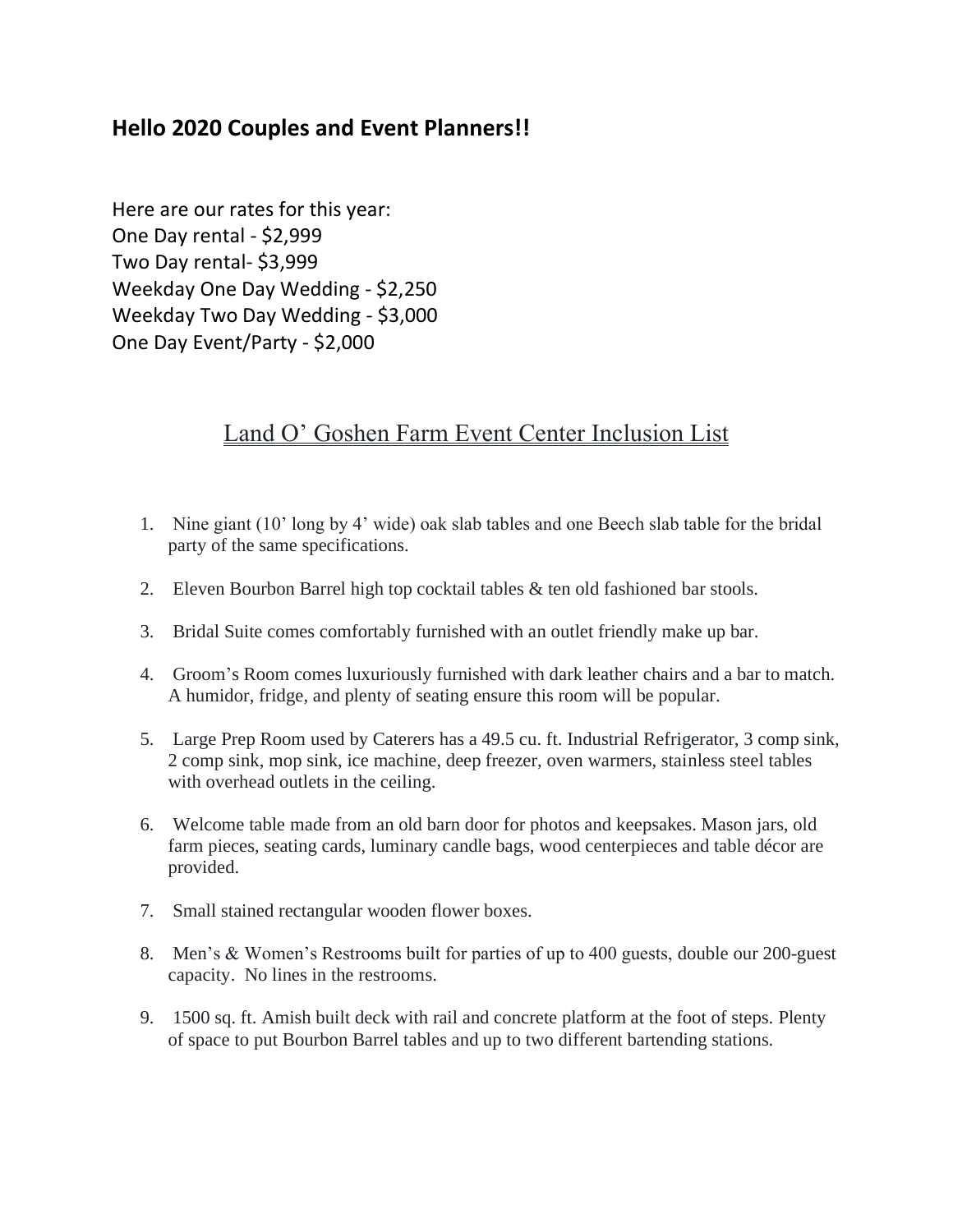- 10. 500 sq. ft. Covered Leisure Area comes comfortably furnished with Elegant wicker furniture and space additional bourbon barrel tables.
- 11. White Birch Wedding Arch.
- 12. 3-4 people on staff during weddings to ensure everything is in order and going smoothly, help with parking, guiding to barn (signage will be used generously). However, we are not wedding coordinators.
- 13. Rental is all day, from 9am to 11:30 pm.
- 14. 52 car gravel parking lot, handicap parking in front of the barn, and limo/catering van parking lot located across from the event center.
- 15. Access to Farm: Stunning places with beautiful backdrops for photography: tree nursery, corn fields, pastures, etc. We also welcome engagement photo shoots on the farm.
- 16. 4 half-barrel flowerpots will be staged on each post outside in the Leisure Area. The front of the barn and the deck will be decorated with flowers as well. 4 more half barrel pots will be on the deck and 2 at the main front doors. They will be decorated with Kentucky seasonal annuals.

# **Preferred Vendors**

**Chef Sean Haggerty with Commonwealth Catering LLC**

[www.commonwealthcateringky.com](http://www.commonwealthcateringky.com/) Sean Haggerty @ 502-432-0354

## **Furlongs, Smoke and Seafood (BBQ)**

Joey Lee @ 502-821-5084

## **All Star Entertainment KY- DJ & Videographer**

[www.allstarentertainment.com](http://www.allstarentertainment.com/) Nick Curcio @ 502-762-8044

#### **Devin Boughey Photography**

Facebook: Devin Boughey Photography Devin Boughey @ 502-309-0184